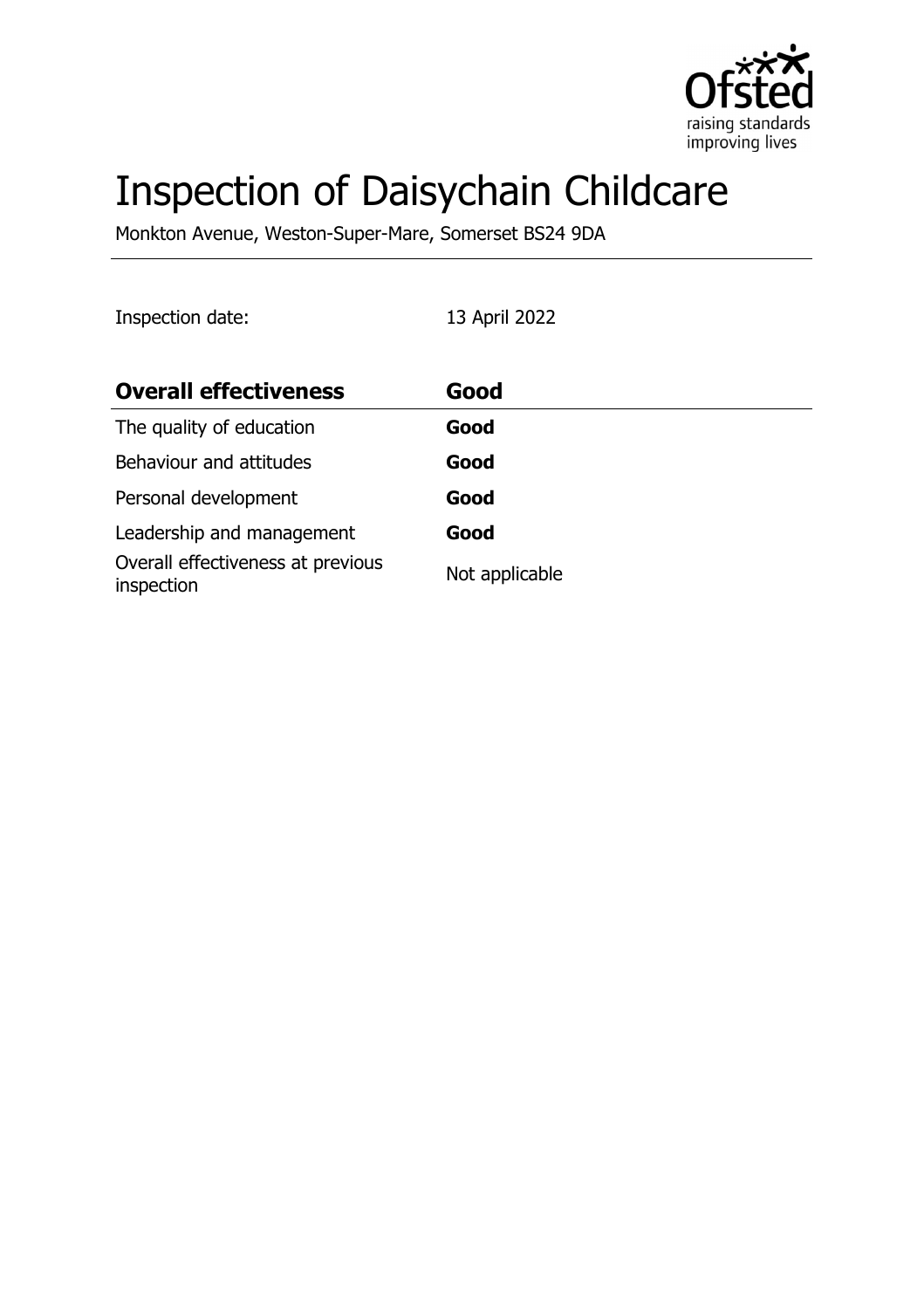

# **What is it like to attend this early years setting?**

#### **The provision is good**

Children are happy and secure, which underpins their ability to learn successfully. Staff plan an exciting environment which provokes children's curiosity and motivates their learning. They notice what sparks children's interest and use it effectively to extend their skills and knowledge. For example, when older children say they are going on a bear hunt, staff join in and help them to recall the story. Staff provide good support for older children to make predictions and test their ideas, such as finding items they think will float or sink and using the water tray to find out if they are correct. Staff encourage babies to solve problems for themselves. For example, when a ball goes under a chair, they ask, 'Where has it gone?' and, 'How can we get it back?', using sign language well to aid communication. Babies search and persevere until they succeed, proud of their achievements. Children have good opportunities to be active learners and explore a wide range of sensory experiences. For example, babies giggle as they enjoy the sensation of wet cornflour. Parents have been unable to enter the premises because of the COVID-19 pandemic. However, staff have found that children settle quicker and are more independent on arrival. Parents confirm how effectively staff work with them, sharing information to ensure a consistent approach to children's care and learning in the nursery and at home.

#### **What does the early years setting do well and what does it need to do better?**

- Managers and staff quickly identify any gaps in children's development and plan effectively to help them catch up, seeking additional support where necessary. They provide a highly inclusive nursery where children with special educational needs thrive. Staff use good resources, such as technology, to support children learning English as an additional language. All children have extensive opportunities to make good progress.
- $\blacksquare$  The manager continues to evaluate their provision and target improvements, seeking staff feedback. For example, they are going to implement Forest School activities to enable children to manage safe risks. However, although parents have opportunities to comment on changes and feel confident to approach the manager about anything, they have not been recently involved in the setting's self-evaluation.
- $\blacksquare$  Staff use all opportunities to help children become as independent as possible. They provide just the right amount of support for children to achieve, encouraging them to do more and more each time to develop new skills. For example, older children set their place for lunch and pour their own drinks. They learn to put on their coats and manage zips. Babies use a spoon to feed themselves and can find their own belongings.
- The manager and deputy are good role models. They extend children's language successfully. For example, when children say a car is going backwards, they say,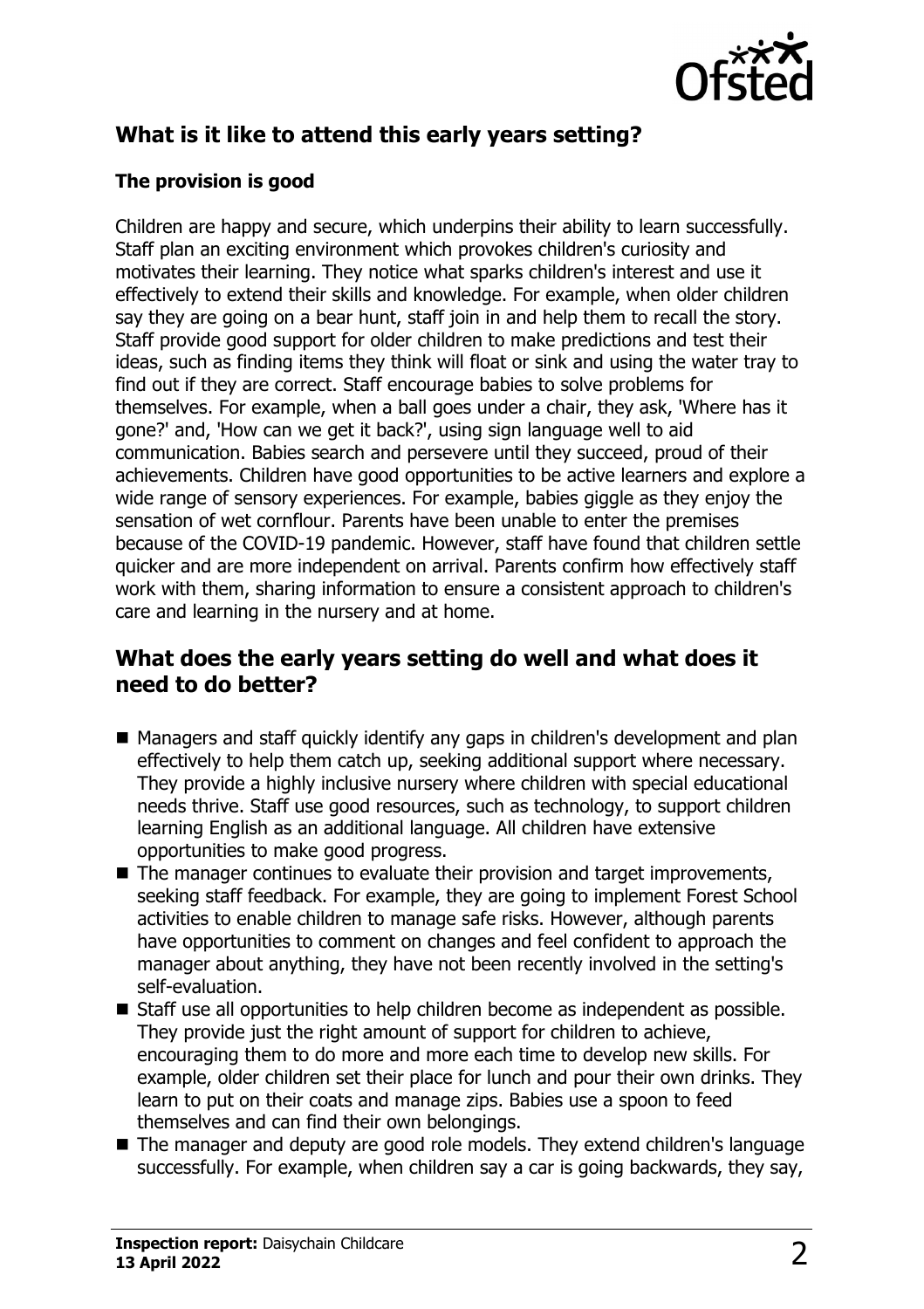

'It's reversing'. They help older children to recall previous learning, such as the meaning of sinking and floating. However, staff do not always implement this as successfully and sometimes ask questions too quickly for children to respond.

- Children gain a good awareness of healthy practices through their daily routines. They wash their hands after using the toilet or potty and before eating. Children have plenty to drink and wear hats in the sun. They grow produce and enjoy eating it, and older children confidently talk about the vegetables they like as they eagerly tuck into their freshly cooked lunch. Children learn about oral hygiene as they practise using toothbrushes on dolls.
- $\blacksquare$  Children behave well, listen to staff and take care of their environment. They have secure relationships and staff are gentle and loving with babies. Staff support older children effectively with understanding their emotions, and children are taught from a young age to consider others and be polite. Children are willing to have a go and try new skills, which prepares them well for their future learning.
- Partnerships with parents, other providers and outside agencies are a strength of the setting. The manager knows the community well and is proactive in seeking any funding or supporting families' needs. She recognises the importance of family well-being on children's development, and parents confirm how much they feel included.
- $\blacksquare$  Although members of the management team are new to their role, they have a strong ambition to provide high-quality care and learning. Staff appreciate the good supervision and support they receive, including their ongoing professional development. The manager continues to develop her own skills and knowledge. This ensures children receive good-quality teaching and support.

# **Safeguarding**

The arrangements for safeguarding are effective.

The manager and staff deal with safeguarding concerns effectively, including wider aspects, such as 'Prevent' duty. They keep up to date with training and demonstrate a secure knowledge of what to do should they have concerns about a colleague. Staff provide good supervision of children and take successful action to minimise risks, so that children play in a safe and secure environment. The manager carries out important checks on staff to ensure children are cared for by suitable practitioners.

## **What does the setting need to do to improve?**

#### **To further improve the quality of the early years provision, the provider should:**

- build on staff questioning techniques to extend children's vocabulary further and give children enough time to think and respond to questions
- improve the self-evaluation process to regularly seek and include parents' views.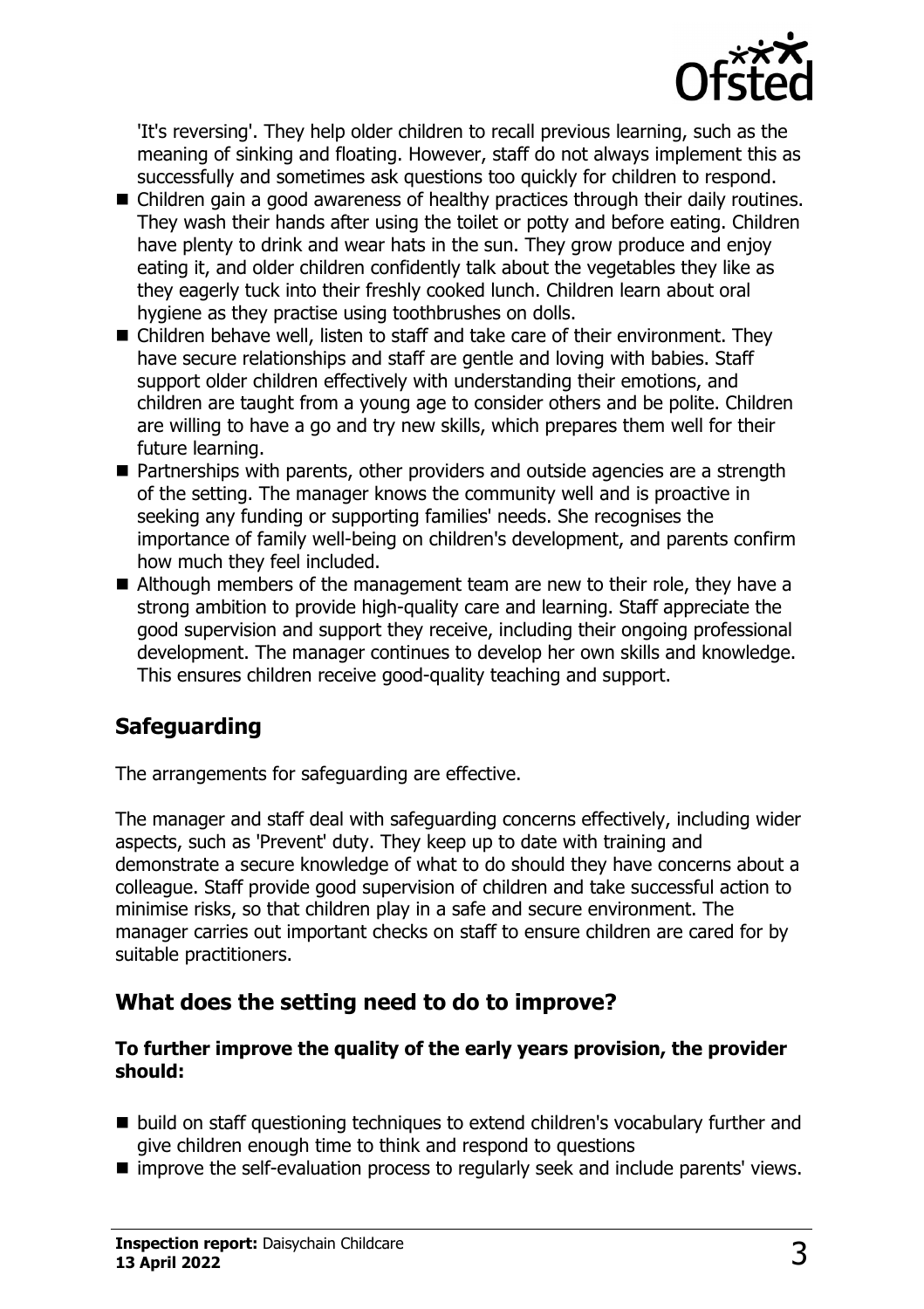

| <b>Setting details</b>                         |                                                        |
|------------------------------------------------|--------------------------------------------------------|
| Unique reference number                        | 2549847                                                |
| <b>Local authority</b>                         | North Somerset                                         |
| <b>Inspection number</b>                       | 10215695                                               |
| <b>Type of provision</b>                       | Childcare on non-domestic premises                     |
| <b>Registers</b>                               | Early Years Register, Compulsory Childcare<br>Register |
| Day care type                                  | Full day care                                          |
| Age range of children at time of<br>inspection | $0$ to $4$                                             |
| <b>Total number of places</b>                  | 33                                                     |
| Number of children on roll                     | 62                                                     |
| Name of registered person                      | Daisychain Childcare (Weston) Ltd                      |
| Registered person unique<br>reference number   | 2549846                                                |
| <b>Telephone number</b>                        | 01934 812397                                           |
| Date of previous inspection                    | Not applicable                                         |

### **Information about this early years setting**

Daisychain Childcare registered in 2019 and is privately owned and run. The nursery is situated in Weston-Super-Mare, Somerset. It operates Monday to Friday all year round, from 8am to 6pm. The nursery receives funding to provide free early education for children aged from birth to four years. Twelve members of staff, including the owner/manager, work directly with the children. Of these, one holds an appropriate early years qualification at level 6, and nine hold an appropriate early years qualification at level 3.

## **Information about this inspection**

**Inspector** Elaine Douglas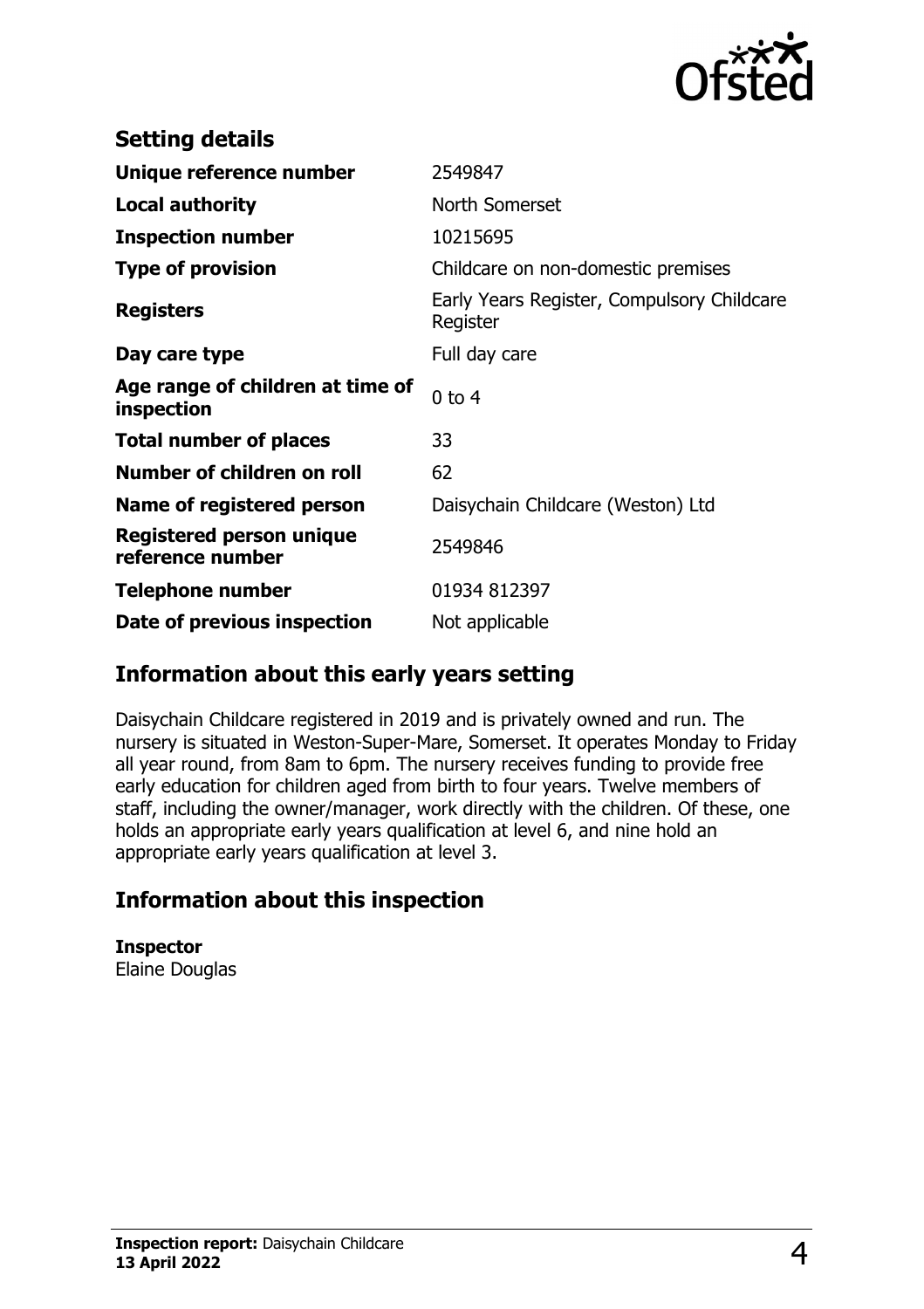

#### **Inspection activities**

- $\blacksquare$  This was the first inspection the provider has received since the COVID-19 pandemic began. The inspector discussed the impact of the pandemic with the manager and has taken this into account in their evaluation of the setting.
- $\blacksquare$  The manager and the inspector completed a learning walk together of all areas of the nursery and discussed the early years curriculum.
- $\blacksquare$  The inspector spoke to several parents and children during the inspection and took account of their views.
- The manager and the inspector carried out a joint observation of toddlers' free play in the garden.
- $\blacksquare$  The inspector held a meeting with the manager and deputy to discuss leadership, and looked at relevant documentation, including staff suitability.
- The inspector observed interactions between staff and children and spoke to staff at convenient times to assess their knowledge of the children and their understanding of safeguarding.

We carried out this inspection under sections 49 and 50 of the Childcare Act 2006 on the quality and standards of provision that is registered on the Early Years Register. The registered person must ensure that this provision complies with the statutory framework for children's learning, development and care, known as the early years foundation stage.

If you are not happy with the inspection or the report, you can [complain to Ofsted](http://www.gov.uk/complain-ofsted-report).